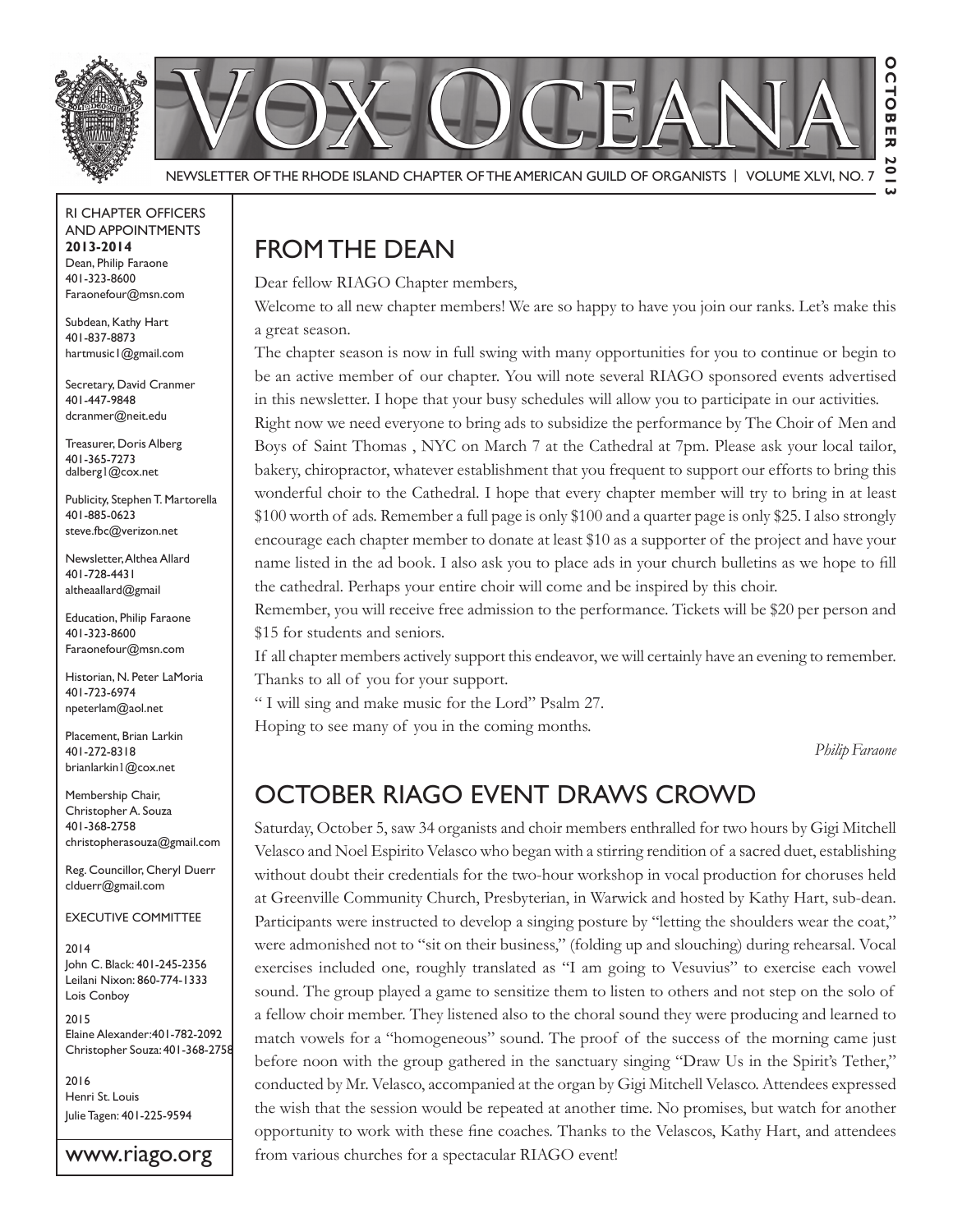# RIAGO Schedule of Events

- **Saturday, October 19 at 5:00pm: Paul Cienniwa** plays continuo with the New Bedford Symphony Orchestra and violinist **Ariadne Daskalakis at Tabor Academy in Marion, MA.**
- **Sunday, October 20 at 5:30pm James Busby,** organ, and **Hyunjung Choi,** harp, present a Memorial Organ Recital including works of Bach, Vierne, Bonnal, Bovet, Debussy and Lanquetuit at St. Stephen's Church, 114 George Street, Providence. Reception follows. 421-6702; www.sstephen.org.
- **Monday, October 21 at 7:00pm**: Board Meeting; Faraone residence
- Sunday, October 27 at 3:00pm: First Baptist Church in America presents a 375th Anniversary Concert featuring the **Greg Abate Jazz Quartet** and the Church's Choir and Strings premiering Festive Hymn written for this occasion by British composer Nigel Williams based on the hymn Kingsfold. Free admission; offerings gratefully accepted. 75 North Main Street, Providence; 454-3418.
- T**hursday, October 31 at 11:59pm**: Halloween Midnight Organ Concert: **Mark Steinbach**, Brown University Organist. Sayles Hall, Brown University. Music of Gounod, Grieg, Pärt, Bach and others. Free.
- **Sunday, November 3 at 3:00pm: Chris Turner,** harmonica, and **Steven L. Jobe,** viola and hurdy-gurdy, with **Laura Gulley,** violin; **Rob Bethel,** cello and **Geoffrey Greene,** piano & organ playing the premiere performance of Turner's Anglia Farewell Suite and compositions by Jobe. Suggested donation: \$5. Reception follows. Newman Congregational Church, 100 Newman Avenue, Rumford, RI. 434- 4742. *See flyer***.**
- **November 3 at 4:00pm: Philip Martorella,** organist, at Gloria Dei Lutheran Church, 15 Hayes Street, Providence
- **Saturday, November 9, 10:00am-12:00pm, RIAGO event:**  Workshop on Blended Worship and Developing Good Relations with Clergy, St. Michael's, Bristol. This workshop centers on "the four Cs: Choir, Clergy, Congregation, Committees." Note change of venue.

**Sunday, November 17 at 3:00pm**: lecture/demonstration entitled "New Findings for Bach Interpretation (with a side trip to Paris)" presented by RIAGO member **Beverly Jerold,** performer and music historian who has published many articles about performance practice in national and international journals. Also, a book is in progress: The Complexities of Early Instrumentation: Wind and Brass (Turnhout: Brepols), forthcoming in 2014 (Musical Treatises, 3). Cathedral of Sts. Peter and Paul, Providence.

# Opportunities for Singers

**Paul Cienniwa**, Chorus Master of the New Bedford Symphony Orchestra is seeking singers for their annual Messiah performance. Contact Paul at pcienniwa@gmail.com

**Judith Lowe**, Director of Music at UCC, Walpole, Massachusetts, is looking for two basses and one tenor for roles of the kings in Menotti's *Amahl and the Night Visitors* for January 5 at the church. Interested singers should contact her directly at judithlowe1@aol.com or her cell phone (609) 369-1782.

# *Reminder:*

*Please change the newsletter e-mail address to altheaallard@gmail.com*